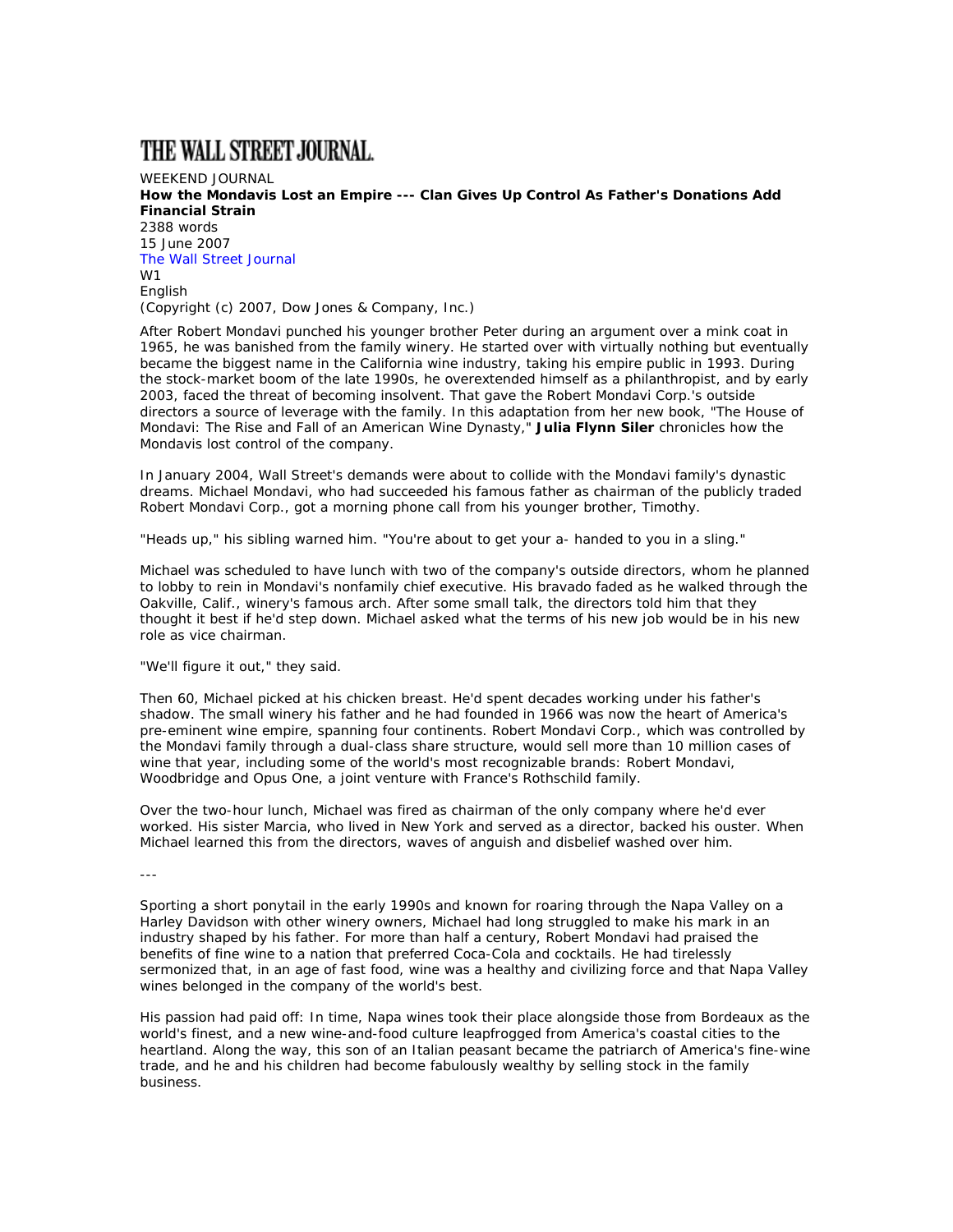But by early 2004, Robert Mondavi Corp.'s reputation for high-quality wines had eroded, and the House of Mondavi was rent by conflict. His hand-picked successor, son Michael, had been removed as chairman, and the Mondavi family was on the brink of losing control of the company. Indeed, behind Michael's ouster was a closely guarded secret: Robert faced a personal financial crisis that threatened to embarrass him and destroy his legacy.

---

The roots of the problem lay in the late 1990s, when Mondavi stock was trading near the top of its range. During those halcyon days, as Michael ran the company as CEO, Robert's focus shifted to philanthropy. He promised to give the University of California at Davis \$35 million, the largest single private gift received by the school at that time. The gift would help build an institute for wine and food science as well as a new cultural center, both named after Robert. The final paperwork was completed just after Sept. 11, 2001, and the gift itself was backed by Robert's stock in the family company.

But his generosity began causing him and his advisers anxiety as the share price plummeted, as the market for premium wine began to sour and competition from such brands as Australia's Yellow Tail and Trader Joe's Charles Shaw, nicknamed "Two Buck Chuck," hurt Mondavi's sales. When the stock dropped below \$20 a share, Robert was underwater -- the value of his shares couldn't cover his many philanthropic pledges, which by then had swelled to include his most pressing financial commitments to the new wine-and-food center in Napa called Copia, U.C. Davis and Stanford University's Cantor Arts Center, which named a gallery after him.

If the stock continued to fall, he faced insolvency. His lawyer tried to renegotiate the terms of the gift to U.C. Davis, but the university had already set aside the site, drawn up the building design and included Robert's contribution in its financial plans, which had wound their way through the state legislature. The university also made it clear that it would be forced to drop the Mondavi name from the institute if Robert reneged on his pledge.

Well aware that Robert faced a potentially dire financial situation, the company's outside directors seized the chairmanship from Michael, a move that neither his father nor his sister opposed because they hoped a change in leadership might boost the stock price and help Robert save face. Yet the backdrop to the move was concern by some outside directors that the company, under Michael's watch, had made a quarter of a billion dollars or so of virtually unproductive capital investments during the late 1990s and early 2000s, including failed joint ventures with Disney and Chile's Chadwick family, and a thwarted push into the south of France. Several of these independent directors felt the solution was to oust Robert's successor, paving the way to ultimately force America's most powerful wine family to sell out.

---

The board coup that began in January 2004 with Michael's firing reached its climax eight months later at St. Helena's Harvest Inn. The new, nonexecutive chairman, a former McKinsey & Co. partner named Ted Hall, presided. Mr. Hall entered the meeting leaning heavily on crutches. He had been walking at his 650-acre ranch when he slipped on a cow patty and fractured his shin.

Mr. Hall wasn't the only one in pain. The stress of the past few months was apparent in Timothy Mondavi's tottering frame. Robert's fair-haired son arrived leaning on a cane. He had been suffering from muscle spasms for several weeks.

As the family sat around a U-shaped table, the outside directors presented a plan to end Mondavi's dual-class structure, which gave the family control over about 85% of the votes. The family would get a 15% premium for converting their B shares into A shares, worth a total of about \$30 million at the time to them as a group. Besides dramatically easing Robert's financial crisis, the plan would preserve the possibility they could bid for their beloved Oakville winery. In return, they'd have to sign a voting agreement that would lower the family's combined votes to about 40%, which meant they'd relinquish control, allowing the independent directors to explore selling all or parts of the company.

Timothy and his older sister Marcia balked. "How did you come up with these numbers?" Marcia angrily asked. She and Timothy were figuratively in one corner of the ring, while Michael was in the other. One or another of the siblings stomped out of the room several times. Then the outside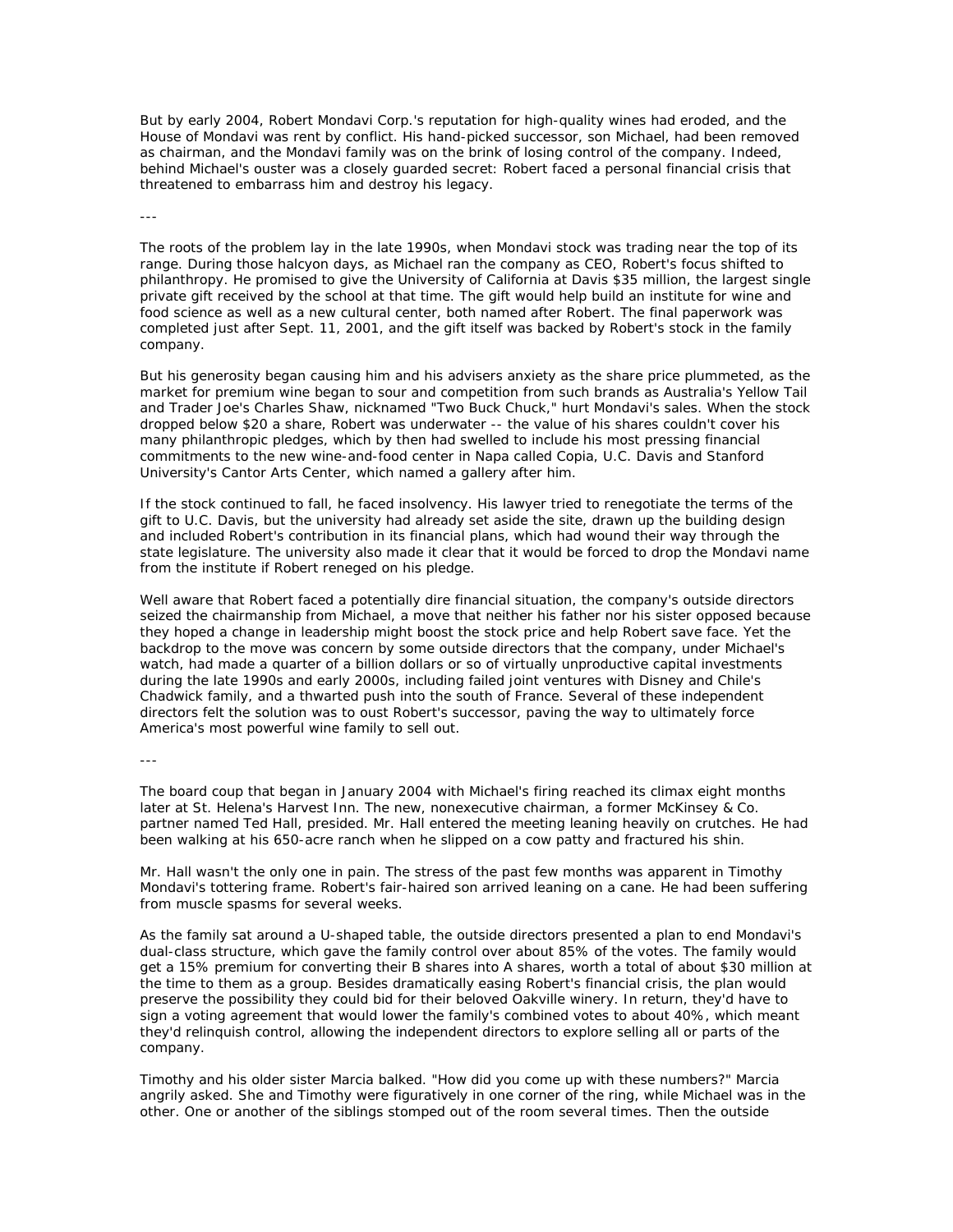directors wielded their most powerful weapon: They told them they would quit en masse unless the Mondavis agreed to get rid of their supervoting shares. If the outside directors resigned, the news almost certainly would have sent Mondavi's shares falling further, increasing the chance that Robert would face insolvency.

---

Still seething over his dismissal as chairman, Michael had by then channeled his sense of betrayal into a focused desire to sell his shares for as much as he could. He had already negotiated his severance package and was well into making plans for his new company. To keep up his energy and reduce stress, Michael exercised and ate voraciously, pumping an elliptical trainer at his home gym.

His siblings, on the other hand, initially opposed the plan for what were at root emotional reasons: It threatened to wipe out their birthright. Their responses were layered with feelings that stretched back to childhood, where discussions of wine and the family business dominated every meal. By stripping their control, Mr. Hall and the outside directors threatened not only their identity as America's first family of wine but also threatened to fracture what had long held them together.

They also clung to the hope that they might be able to start again, either by buying the Robert Mondavi Winery in Oakville or at least some of its historic To Kalon vineyards, which surrounded it. But nonetheless, fearing lawsuits from other shareholders and hoping to save their father from further financial strain, they concluded they had no choice but to sign the papers that would mean they relinquished voting control.

"We felt the directors were holding a gun to our father's head and asked us to pull the trigger," says Timothy. "I could not run the risk of his bankruptcy, even if he would have."

---

On Tuesday Aug. 10, Robert's three children signed the agreement which effectively put an end to their reign at the Robert Mondavi Corp. Robert had been in Italy when Mr. Hall explained the plan at Harvest Inn, so four days after his children had signed it, he rode in the back of a chauffeur-driven car up the narrow, winding road to Mr. Hall's Longmeadow Ranch, where Mr. Hall and Robert's long time legal adviser, Frank Farella, would further describe it to him.

The three men met at the thick wood conference table in Mr. Hall's office above the winery. On Mr. Hall's bookshelf was "Blood and Wine," a saga of the Gallo family's problems. Over the course of their conversation that Saturday morning, Mr. Hall was struck by Robert's practical acceptance of the situation as well as his admission that his own sons weren't capable of running the business. Mr. Hall believed that going along with the plan was Robert's best hope of escaping the embarrassing possibility of defaulting on his pledges. "I never thought I'd have to be making these kinds of decisions at age 91," Robert said.

Mr. Farella, who had known Robert for decades, was glad he was having one of his more lucid days. Robert had struggled with mental confusion over the past year. Although Robert flew to the Mayo Clinic for a full workup, he didn't return home with a clear diagnosis of his problem. A neurologist at University of California at San Francisco eventually put him on Namenda, a drug prescribed for the treatment of moderate to severe dementia associated with Alzheimer's disease.

Robert was convinced that day that somehow the situation would work out, and perhaps his offspring would find a way to buy back the Oakville winery.

---

Twenty seven hundred miles away from Napa Valley, as the leaves on the grapevines began to redden, the upheaval at Mondavi had caught the attention of another pair of brothers who were on the prowl for acquisitions: Richard and Robert Sands, who were, respectively, chairman and president of Constellation Brands Inc.

Sitting behind his modern green desk in Fairport, N.Y., Richard Sands monitored the Mondavi news as it arrived on his flat-panel screen that fall. Most intriguing to the Sandses and their advisers was that Michael, unlike his siblings, seemed to be signaling the market that he, for one, hoped to cash out. Michael had his investment banker at Perseus Group reach out to the Sandses and other